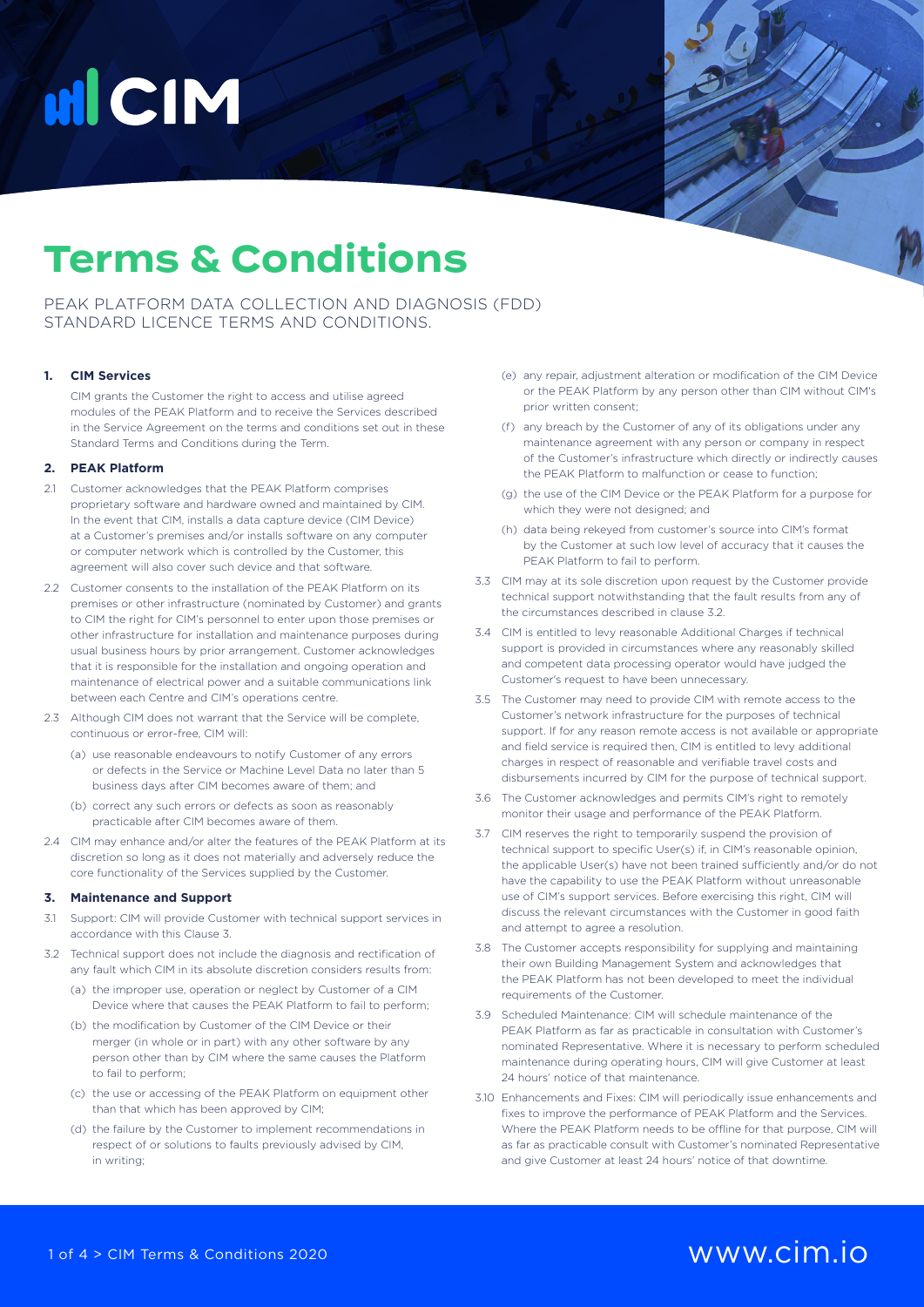### **4. Use of Machine Level Data**

- 4.1 Depending on the capabilities of the Customer's Building Management System and installed equipment, CIM will take periodic snapshots of the data stream captured by the PEAK Platform (Raw Data) or, where that is not possible, take copies of any log files provided by the Building Management System (Log Files) to the PEAK Platform. Raw Data and Log Files are referred to in this Agreement as Machine Level Data.
- 4.2 CIM acknowledges Customer's ownership of any Machine Level Data provided to it by the PEAK Platform. CIM is not responsible for the loss or corruption of Machine Level Data.
- 4.3 Customer grants to CIM a royalty free, fully paid, perpetual, irrevocable, non-exclusive, worldwide license to use its Machine Level Data to enable the provision of Services to Customer and to conduct analysis and processing of that Machine Level Data (alone or in conjunction with other data owned or accessed by CIM) and for the development and enhancement of the PEAK Platform and the creation of CIM Data. For the avoidance of doubt Machine Level Data is Confidential Information of the Customer.
- 4.4 Customer acknowledges and agrees that CIM's selection, compilation, analysis and processing of Machine Level Data creates data sets and other insights (CIM Data) that are and remain the exclusive property (including the Intellectual Property Rights therein) of CIM for all purposes including for the provision of the Services to Customer and for improving the PEAK Platform and use by CIM at any time in the future.
- 4.5 CIM encourages Customer to provide suggestions, proposals, ideas, recommendations, or other feedback regarding improvements to the PEAK Platform and the Services (collectively, "Feedback"). If Customer provides such Feedback, Customer grants to CIM a royalty-free, fully paid, sub-licensable, transferable, non-exclusive, irrevocable, perpetual, worldwide right and license to use, license, and commercialize Feedback (including by incorporation of such Feedback into the Services and the PEAK Platform without restriction).

#### **5. Customer's Obligations**

- 5.1 Warranties: Customer, on its behalf and on behalf of its Affiliates warrants and represents to CIM that:
	- (a) it will use Data Outputs (including advice of any faults, where that advice is generated through the Services) only in accordance with and for the purposes of this Agreement;
	- (b) it has and retains sole exclusive responsibility for the rectification of any faults and any impact that faults may have or not have on Customer's infrastructure and equipment; and
	- (c) collection and sharing of Machine Level Data with the PEAK Platform activities do not infringe the rights of any third party with whom Customer has contracted, including the operator or owner of any component of a Building Management System.
- 5.2 The Customer is responsible for obtaining and maintaining, at its cost, any and all equipment and ancillary software and services needed to connect to, access or otherwise use the PEAK Platform or the Services including, without limitation, internet connections, hardware, servers, software, operating systems, networking and web servers.
- 5.3 The Customer is responsible for the following:
	- (a) determining those personnel who will have access to the PEAK Platform or the Services and the level of access (being the Authorised Users);
	- (b) controlling the level of access given to Authorised Users;
	- (c) resolving any issues that Authorised Users have with their level of access;
	- (d) revoking or adjusting the level of the access of any of the Authorised Users;
	- (e) the use to which the Authorised Users put the PEAK Platform or the Services;
- (f) setting up and launching use of the PEAK Platform or the Services except to the extent to which CIM agrees to assist the Customer do so; and
- (g) providing sufficient (having regard to the nature of the Customer's business) telecommunications bandwidth and security for the computer network by which the PEAK Platform or the Services is accessed.
- 5.4 Unless otherwise permitted by the Law, the Customer must not (and must ensure that Authorised Users must not):
	- (a) resell, reframe, distribute or on-sell the PEAK Platform or any of its functions, modules or documentation;
	- (b) include the PEAK Platform or any of the functions or modules in any service bureau or outsourcing or managed service offering;
	- (c) modify or adapt or create copies or derivative works of CIMs documentation or functionality of the PEAK Platform;
	- (d) reverse engineer, decompile, decrypt, disassemble or otherwise attempt to derive the source code for the PEAK Platform;
	- (e) build a competitive application or service;
	- (f) copy any features, functionality or graphics of CIM documentation, or the PEAK Platform;
	- (g) use the PEAK Platform to access services or modules other than the modules the Customer is authorised to use;
	- (h) assign, transfer, sell, lease, rent, charge or otherwise deal in or encumber the PEAK Platform or the Services on behalf of any third party or make available the same to any third party;
	- (i) remove or alter any copyright or other proprietary notice on any of CIM documentation, or the PEAK Platform;
	- (j) sub-licence, assign, novate or otherwise part with the benefit or burden of the Agreement in whole or in part;
	- (k) sub-licence the use (in whole or in part) of the PEAK Platform or the Services; or
	- (l) deal in any other manner with any or all of its rights and obligations under the Agreement.
- 5.5 The Customer is responsible for managing issue, supervision and security of passwords issued to Authorised Users and must take all other actions as CIM reasonably instructs to maintain or enhance the security of the PEAK Platform and the Authorised Users' access.
- 5.6 The Customer must comply with CIM Policies and any instructions given to the Customer by CIM in CIM documentation.
- 5.7 The Customer must take all reasonable precautions to ensure that it maintains the security of its access to the PEAK Platform. Without limiting the generality of this obligation, the Customer must not allow any person other than an Authorised User to access the PEAK Platform.
- 5.8 The Customer is responsible for Authorised Users' use of the PEAK Platform. Accordingly, the Customer must:
	- (a) ensure all Authorised Users comply with this Agreement and CIM Policies;
	- (b) co-operate in all matters relating to this Agreement with CIM;
	- (c) provide in a timely manner such information as CIM may request and ensure that all such information is accurate in all material respects;
	- (d) implement and enforce a policy prohibiting the use of any single user login by more than one person and notify CIM as soon as Customer becomes aware of a breach of this policy;
	- (e) ensure that its network and systems comply with any required prerequisite technical specifications no later than the Start Date or such other deadline agreed between the parties in writing from time to time;

April

(f) be liable for any acts or omissions of Authorised Users;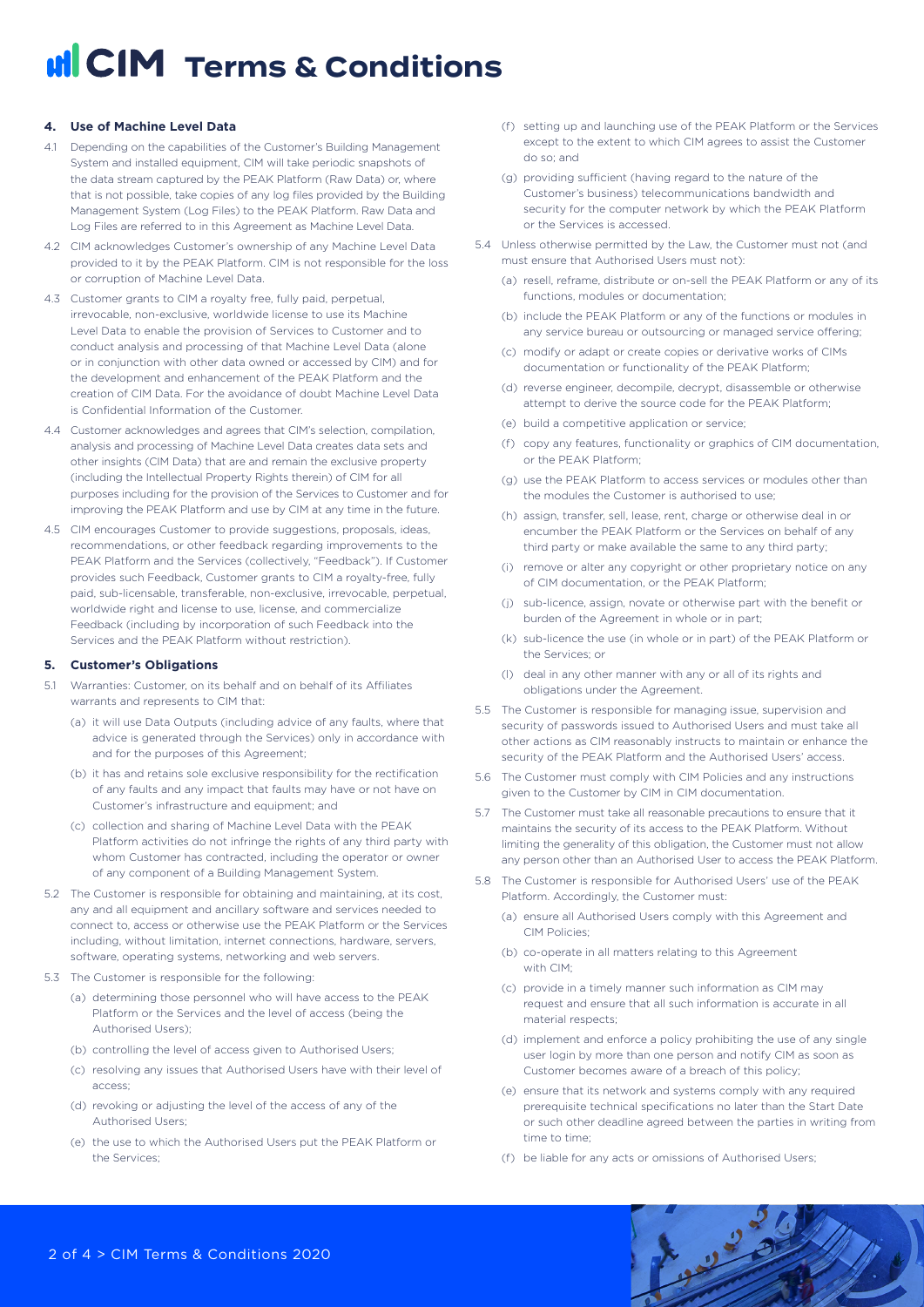- (g) be solely responsible for procuring and maintaining its Building Management Systems, monitoring equipment, network connections and telecommunications links from its systems to any third party's data centres, and all problems, conditions, delays delivery failures and all loss or damage arising from or relating to the Customer's network connections or telecommunications links;
- (h) be solely responsible for the selection of the Building Management Systems and monitoring equipment to ensure it is suitable to meet the individual requirements of the Customer; and
- (i) be solely responsible for all problems, conditions, delays delivery failures and all loss or damage arising from or relating to the Customer's Building Management Systems and monitoring equipment.

### **6. Proprietary Rights**

- 6.1 Intellectual Property means all (i) patents, patent applications, patent disclosures and inventions (whether patentable or not), (ii) trademarks, service marks, trade dress, trade names, logos, corporate names, Internet domain names, and registrations and applications for the registration thereof together with all of the goodwill associated therewith, (iii) copyrights and copyrightable works (including computer programs, mask works, compilations, tables, manuals, advisory notices and other literary works and cinematograph films) and applications thereof, (iv) trade secrets, know-how and other confidential information, (v) waivable or assignable rights of publicity, waivable or assignable moral rights and (vi) unregistered and registered design rights and any applications for registration thereof; and (vii) database rights and all other forms of intellectual property a party creates or to which it acquires rights.
- 6.2 CIM is the sole and exclusive owner of, and retains all right, title and interest in, the CIM Device, the PEAK Platform and all Intellectual Property embodied in them as well as in CIM Data, together with the right to sub-license others in respect thereof. CIM may also use hardware and software components provided by third parties in the development and provision of the PEAK Platform and of CIM Data. Nothing in this Agreement confers any right, title or interest in the CIM Device, the PEAK Platform or the CIM Data on the Customer and/or any Affiliate, except the right to use the CIM Device, the PEAK Platform and the CIM Data provided to Customer by CIM in accordance with the terms of this Agreement.

#### **7. Confidential Information**

- 7.1 Confidential Information means all information relating to the business, clients, policies, strategies, practices, or procedures of either party, together with its Intellectual Property, and rules created in conjunction with the Customer. Notwithstanding the foregoing, Confidential Information does not include information which:
	- (a) is or becomes public knowledge through no fault of the other party;
	- (b) has been independently acquired or developed by the other party; or
	- (c) is required to be disclosed by law.
- 7.2 The Customer acknowledges and agrees, on its own behalf and on behalf of its Affiliates and Authorised users, that the grant of access and provision of the Services is subject to the following conditions, namely, that Customer will not without CIM's express prior written permission:
	- (a) permit individuals other than Authorised Users to access or utilise any part of the PEAK Platform;
	- (b) modify, translate, reverse engineer, decompile, disassemble or create derivative works from any part of the PEAK Platform; or
	- (c) use or attempt to use any part of the PEAK Platform, either alone or in conjunction with any device program or service, in a manner intended or designed to circumvent technological measures employed to control access to, or the rights in, the PEAK Platform, the Machine Level Data or any alerts or faults.
- 7.3 The parties agree that they will:
	- (a) not use nor permit the use of the other party's Intellectual Property or Confidential Information except as contemplated by this Agreement;
	- (b) ensure that all of their employees, officers and agents who receive or have access to Confidential Information are bound under the terms of their employment, engagement or agency, before they receive or are granted access to any of the Confidential Information, in the same manner and to the same extent as the recipient is bound by this Agreement, as if they were the recipient:
	- (c) keep the other party's Confidential Information secret and confidential; and
	- (d) not, directly or indirectly disclose the other party's Confidential Information to any other person or publish, use, reproduce, copy or allow the other party's Confidential Information to be published, used, reproduced, or copied to any other person except in connection with this Agreement.
- 7.4 Neither party may issue press releases, announcements or statements attributable to the other party relating to this Agreement without the express prior written consent of the other party to the form and manner of the announcement or release, unless that announcement or release is required to be made by law or by the rules of a stock exchange. Customer consents to CIM's limited and reasonable use of Customers name and logo solely to publicly acknowledge that Customer is a user of the Services and the Peak Platform.
- 7.5 Each party agrees that it will do all things within its power to protect the Intellectual Property and Confidential Information of the other party, including:
	- (a) notifying the other party as soon as possible if it becomes aware of any infringement or threatened infringement of the Intellectual Property and Confidential Information of the other party; and
	- (b) executing all documents and taking all actions reasonably necessary to assist the other party in any proceedings or action taken by it to protect its Intellectual Property or Confidential Information.

### **8. Exclusion of Consumer and Other Warranties**

- 8.1 "AS IS": CIM provides the Services on an "as is" basis. Although CIM agrees to use reasonable commercial endeavours to ensure accuracy and reliability of the Services, CIM does not warrant the accuracy of the Machine Level Data or the CIM Data, or any other Information provided to Customer as part of the Services, and is not liable for inaccuracies or omissions whether caused through failure of the PEAK Platform or caused through inaccuracies, omissions, or other technical failure of data supplied to CIM by third parties or Customer.
- 8.2 Exclusion: Customer acknowledges that Services do not include any goods or services of a kind ordinarily acquired for personal, domestic or household use or consumption and, accordingly, except as expressly provided in these Standard Terms and Conditions, and to the full extent permitted by law, all express or implied warranties, representations, and statements regarding the Services and their use or utility (including without limitation their merchantability or fitness for any particular purpose) are hereby expressly excluded. To the maximum extent allowed by Law, CIM disclaims all warranties of any kind (express, implied, statutory, or otherwise, oral or written, including warranties of merchantability, accuracy, title, non-infringement, or fitness for a particular purpose, and any warranties arising from usage of trade, course of dealing, or course of performance). Without limiting the foregoing, CIM specifically does not warrant that the PEAK Platform or the Services will meet the requirements of Customer or others or will be accurate or operate without interruption or error. Customer acknowledges that in entering this Agreement, it has not relied on any promise, warranty, or representation not expressly set forth in this Agreement.

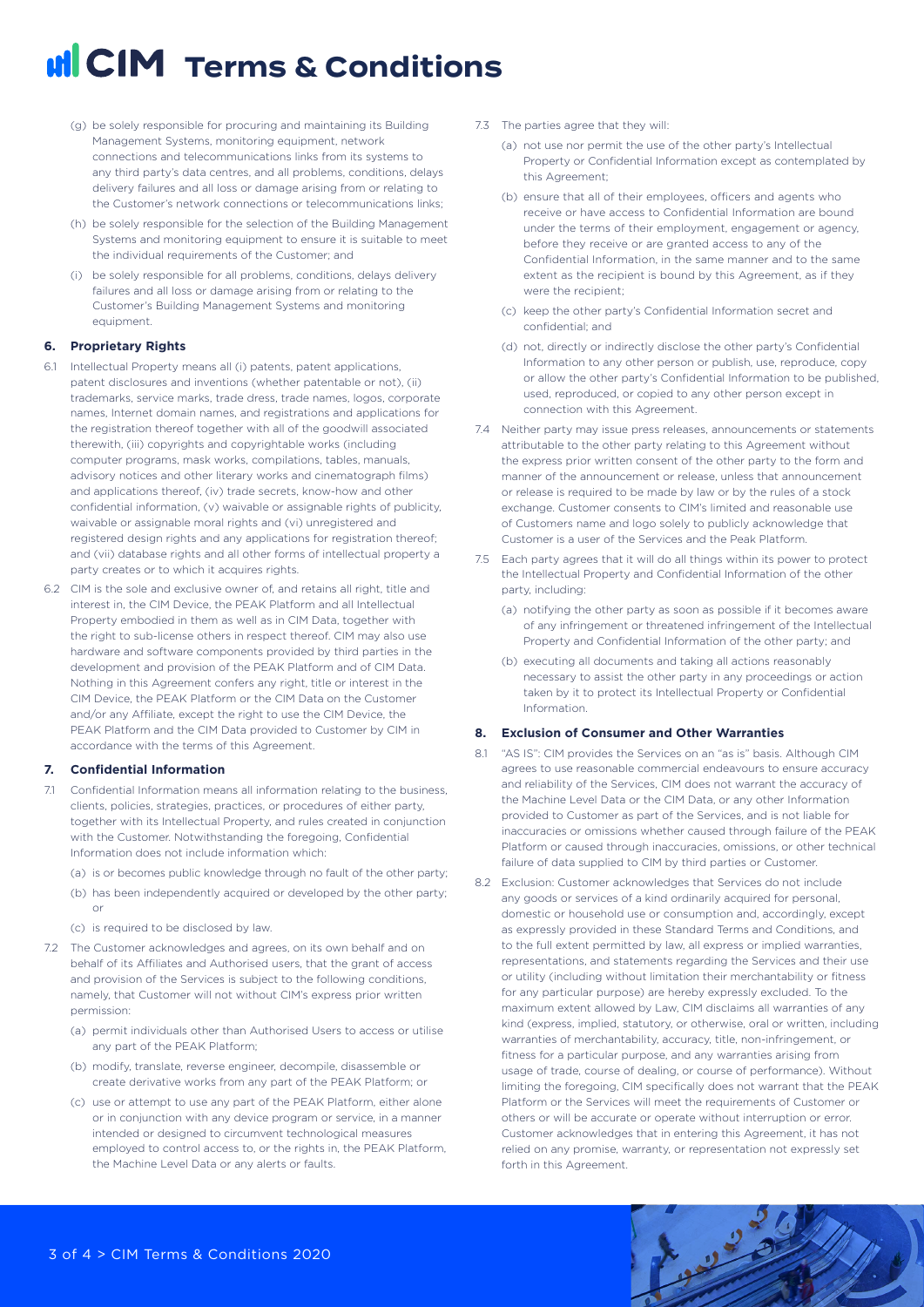### **9. Limitation of Liability**

- 9.1 Subject to clauses 8 and 9.2, but only to the extent permitted by applicable law, the aggregate liability of either party to the other party (either directly or as a third party defendant in any action or proceeding) for any claim arising out of or relating to this Agreement or the provision of the Services under this Agreement is limited to the aggregate Fees paid by the Customer to CIM in the 6 months ending with the date of the breach or representation.
- 9.2 To the extent permitted by applicable law, in no event shall either party be liable to the other party for any loss of revenue, loss of profits, cost of cover, loss of business opportunity loss of anticipated savings loss of goodwill or any other special, incidental, consequential, indirect or punitive damages, however caused and regardless of theory or liability, including negligence, notwithstanding that either party has been made aware or advised of the possibility of such damages.
- 9.3 The liability cap outlined in clause 9.1 does not apply to any claim made by one party against the other arising out of:
	- (a) Any liability that cannot be excluded by law;
	- (b) Breach of Intellectual Property rights;
	- (c) Breach of Privacy Laws;
	- (d) Breach of confidentiality;
	- (e) Negligence or wilful misconduct by the other party;
- 9.4 The PEAK Platform is not designed for any purpose requiring fail-safe performance, including stock trading, financial transaction processing, operation of nuclear facilities, aircraft navigation or communication systems, air traffic control, direct life support machines, weapons systems, or other management or operation of hazardous facilities or applications for which failure could result in death, personal injury, or severe physical, property, or environmental damage (each, a "High Risk Activity"). CIM, its licensors, and suppliers expressly disclaim all warranties of fitness for any such use.

### **10. Insurances**

- 10.1 CIM will, at its own expense, obtain and maintain the following insurance:
- 10.2 A policy covering public risk and products liability which will:
	- (a) be in the name of CIM and provide for a minimum cover of ten million dollars (\$10,000,000) for each accident, claim or event in the annual aggregate for products liability and up to \$20M in the aggregate for public liability:
	- (b) extend to cover any liability for the death of, or injury to, any person or damage / loss of use to any person's property arising out of or in the course of or caused by the provision of the Services by CIM or as a result of an act or omission of CIM, its agent, licensee, employee or representative.
- 10.3 A policy covering breach of professional duty (Professional Indemnity) by CIM, its employees, agents or subcontractors which will be in the name of CIM and provide for a minimum cover of one million dollars (\$1,000,000) for each accident, claim or event up to a maximum of \$10M per year.
- 10.4 Workers Compensation insurance to the full extent of CIM's liability under the relevant Workers Compensation Act.
- 10.5 CIM will, if requested by the Customer, provide the Customer with reasonable evidence that the above policies are current and effective during the Term.

#### **11. Fees**

- 11.1 Customer must promptly pay all invoices submitted by CIM within 14 calendar days of the date of the invoice or the otherwise applicable due date specified in the Service Agreement and without any deduction or set off.
- 11.2 If a Fee is not paid by the Customer by the due date for payment the outstanding amount accrues interest from the date of invoice to the date payment is received at the rate of 12% per annum. Overdue payments and accrued interest are payable on demand.
- 11.3 All Fees payable by Customer during the Term may (at CIM's discretion) be increased by a minimum amount which is not less than the Consumer Price Index plus 1% with effect from the 1st January in each year.
- 11.4 If CIM agrees to provide additional services to the Customer (including training or Support which is supplementary to the technical support services provided by CIM) the Customer will pay Fees for the provision of those services as agreed in writing with the CIM.
- 11.5 Without limitation of clause 11.3, CIM may increase the Fees at any time and from time to time after the expiry of the Initial Term by written notice to the Customer. The increase will take effect 30 days after notice is given.
- 11.6 On CIM's request the Customer will cause Fees to be paid by providing to CIM an authority enabling CIM to directly debit the Customer's bank account for amounts due to CIM or such other payment method as may be authorised by CIM from time to time.
- 11.7 The Customer will, in addition to any other amounts specified in the Agreement, reimburse on demand to the CIM any charge incurred by CIM relating to a rejection by a bank or financial institution of the Customer's payment to the CIM.
- 11.8 Without prejudice to any other right or remedy CIM may have, if the Customer fails to pay CIM on the due date CIM may suspend the Customer's access to the PEAK Platform and receipt of Services until payment has been made in full. Time for payment is of the essence of the Agreement.

### **12. Taxes**

All prices and amounts set forth in this Agreement are exclusive of any tax, levy, or similar governmental charge, including without limitation Value Added Taxes and/or Goods and Services Tax (GST) that may be assessed by any jurisdiction on the supply of Services under this Agreement. Customer shall make all payments for Fees for the supply of Services under this Agreement without deduction or setoff of any kind, including, without limitation, any deduction for any sales, use, Value Added Taxes, Goods and Services Tax or other taxes of any nature or kind. If any such tax is imposed on any payment, Customer will bear such tax and/or gross up the amount payable to CIM, so that the net amount received by CIM is equivalent to the Fees and Charges set out in the relevant tax invoice.

### **13. Force Majeure**

CIM is not, and may not be construed to be, in breach of this Agreement for any failure or delay in fulfilling or performing the Services when and to the extent such failure or delay is caused by or results from acts beyond CIM 's reasonable control, including: strikes, lock-outs, or other industrial disputes; trespass, sabotage, theft or other criminal acts, export bans, sanctions, war, terrorism, riot, civil unrest, or government action; failure of Internet connectivity or backbone or other telecommunications failures, breakdown of plant or machinery; nuclear, chemical, or biological contamination; fire, flood, natural disaster, extreme adverse weather, or other acts of God (each a "Force Majeure Event"). CIM will use reasonable efforts to mitigate the effects of such Force Majeure Event. CIM will give the Customer notice of the event as soon as practicable and will as soon as the event ceases to affect performance of the obligations under this Agreement resume compliance with the terms of this Agreement.

### **14. Termination**

- 14.1 Subject to clause 14.2 the Agreement may not be terminated by the Customer during the Initial Term. After expiry of the Initial Term, the Agreement will continue until terminated by either CIM or the Customer giving to the other 30 days written notice.
- 14.2 This Agreement terminates:
	- (a) if either party gives written notice of a material breach of this Agreement by the other party, and the breach is not remedied within 10 Business Days after receipt of the notice; or